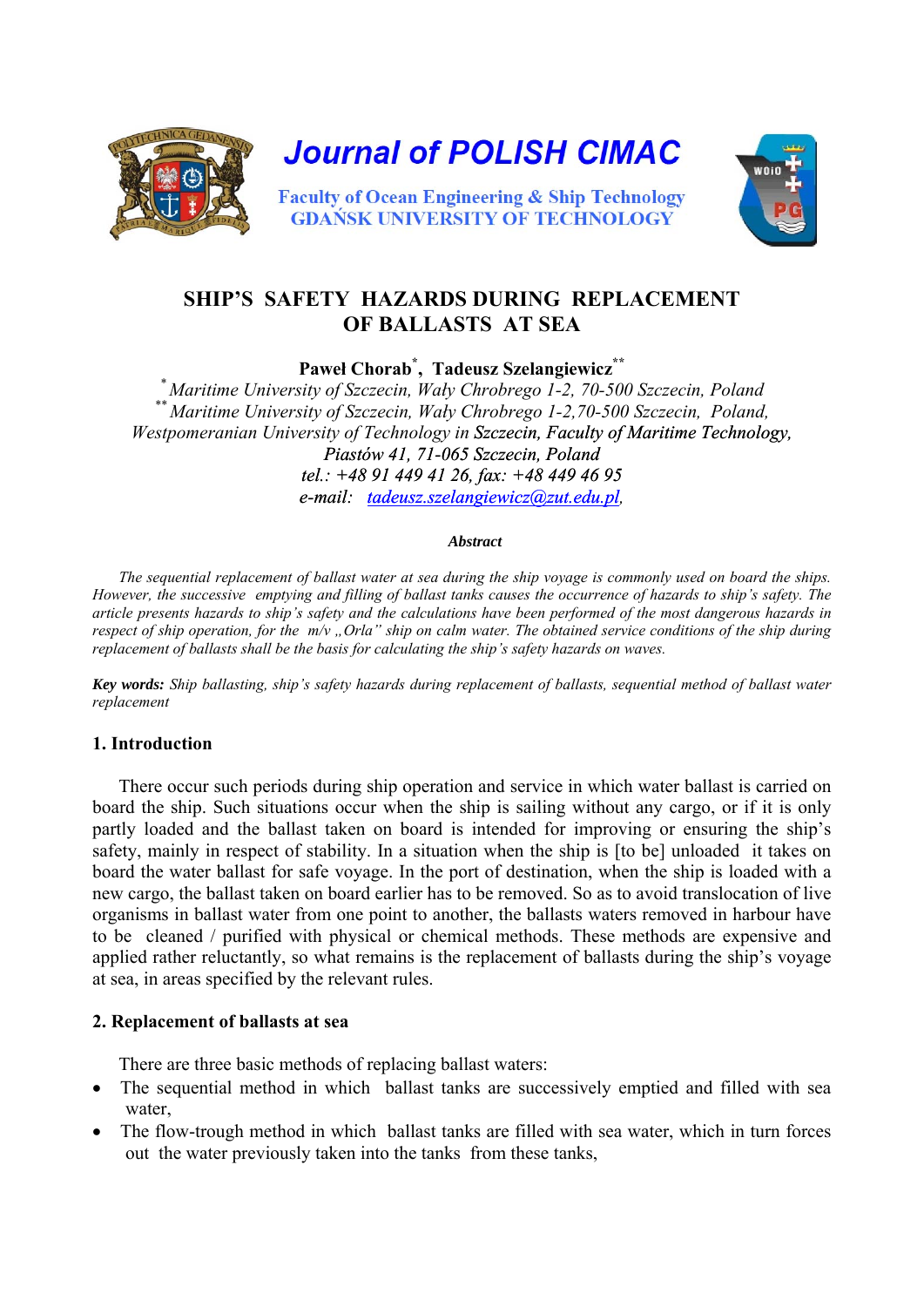• The dilution method, in which a ballast tank is filled from the top and at the same time water is pumped out of its bottom part so as to maintain the constant level in the ballast tank.

The first one of the methods described above is the most commonly used by the ships. It is the quickest and the least energy-consuming method of all and it does not need the use of additional technical solutions in the ballast system existing on board the ship. However, the successive emptying and filling of tanks results in periodical worsening of stability conditions and other characteristics of the ship, having an impact on its safety. In the sequential method particular operations make up the so called sequences (sequence of emptying and filling) on particular tanks. The sequential method is used when replacement of ballasts requires removal of rather big volumes of water at the moment of ship's voyage duration, followed by refilling of tanks with sea water from a given place of the ship's voyage. It is a new procedure, different from the ballasting technology applied at harbour, because at sea the probability of different hazards occurrence is much higher, especially during waves and wind effects acting on the ship.

The following procedure is applied when determining the sequences of emptying and filling of ballast tanks in the process of ballasts replacement. The ship's service characteristics are specified, such as: trim, draught, values of shearing forces and bending moments occurring in the hull. These calculations are carried out at the filling and emptying of the successive ballast tanks. Thus calculated values are compared with the criterial values. Such calculations are repeated for subsequent tanks. The evaluation of safety conducted in such a way concerns only the ship service parameters as if it was on calm water without waves. In accordance with the Conwention [5] the ballasts replacement sequence should be demonstrated at least for typical loading conditions derived from the approved Information on Stability. The description of the sequence of ballast waters replacement should be split into particular steps where each of them is summed up with the following information items:

- the water volume in each of the tanks,
- the pumps used.
- the approximate time of operation,
- the longitudinal strength of the hull, as the function of permissible values,
- the information on stability, taking into acccount free surface areas of liquid during the emptying or filling operations,
- the values of draughts at forward and after perpendiculars,
- other information items (ballast replacement location in geographic coordinates, etc.).

The sequence of ballast waters replacement may be different for different ships and for other loading conditions, one should be guided first of all by the ship's safety. Unballasting of tanks arranged along one ship's side shall be avoided (it involves the risk of the ship capsizing), as well as simultaneous emptying of neighbouring sections of tanks located in vicinity (high shearing forces and bending moments arise). Establishing the sequence of ballasts replacement occurs taking into account valid provisions of law and restrictions. The sequential method for a given ship is prepared in form of the Ballast Water Management Plan. This Plan is prepared individually for each ship and approved by a Classification Society.

During the ballast waters replacement the ship must by located at an appropriate distance from the shore and at a depth [draught] specified by relevant regulations. It is, respectively: 200 miles and 200 m [5].

### **3. Ship's safety hazards during replacement of ballasts**

Depending on the ship size (number and size/capacity of ballast tanks) and also depending on delivery values of the pump used, the smaller-size ships need c.a. 24 hours for full replacement of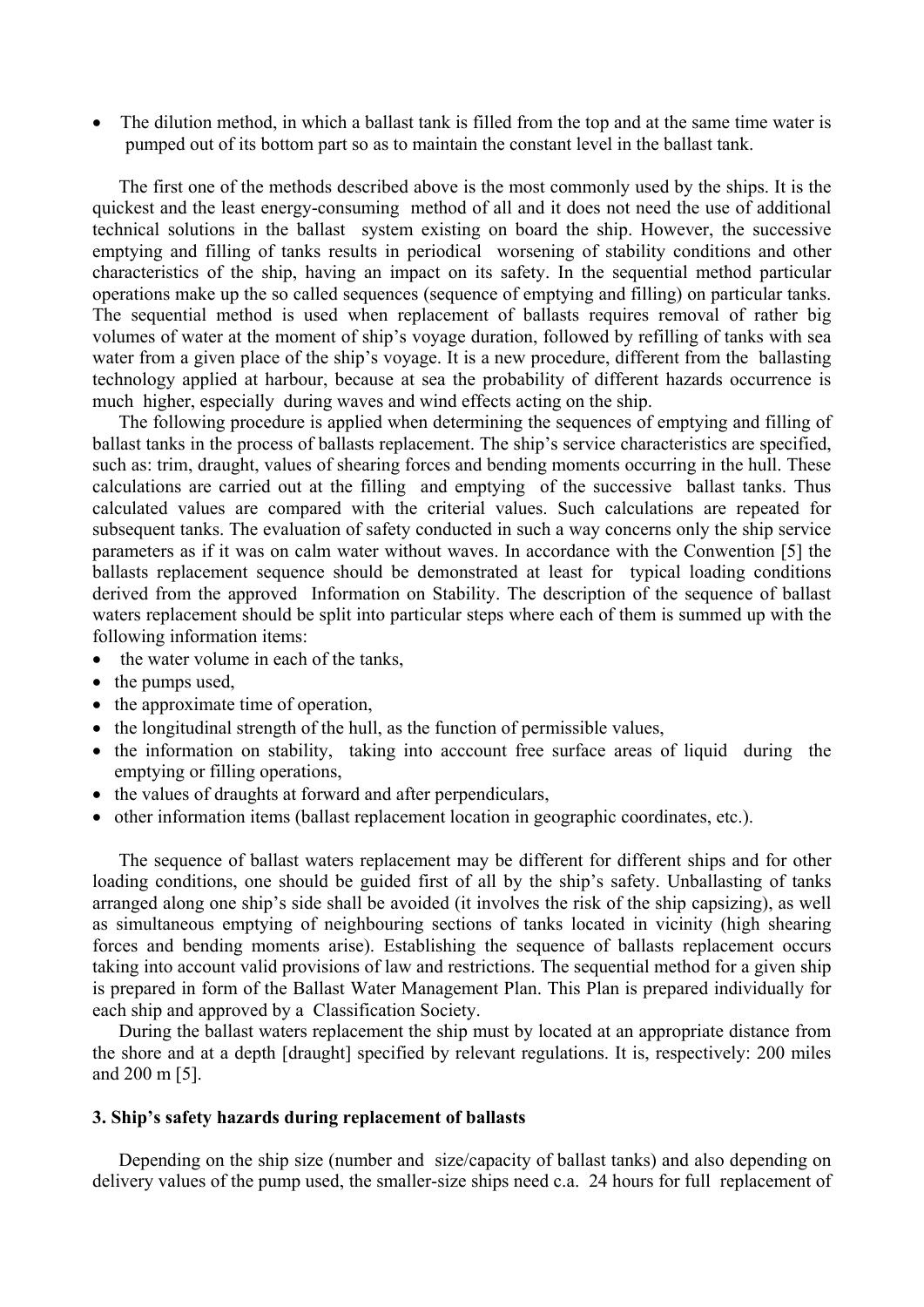water in tanks and bigger-size ships (with a large amount of ballast ) even up to more than 2 days. The obligatory duty of the ballast waters replacement causes that the replacement process must often take place during waves and wind effects acting on the ship. The ship has no option to wait for the end of severe weather conditions, and during the operation the weather conditions may get worse. Following the obligatorily imposed distance from the shore and the depth of the water area, where the replacement of ballast water can take place, the ballast replacement area may be very narrowed.

Hence one can assume that from the point of view of the ship's safety in terms of stability the process of ballast water replacement shall be rather hazardous; in addition, the intensification of hazards shall have growing tendency in unfavourable weather conditions.

The hazards arising during the ballast water replacements using sequential method in which ballast tanks are successively emptied and filled with sea water are presented in table 1.

| Item. | Kind of hazard to the ship                                                                                                                        | Flow-through<br>method   | Sequential<br>method |
|-------|---------------------------------------------------------------------------------------------------------------------------------------------------|--------------------------|----------------------|
| 1.    | Reduction of stability of ships with ballast in cargo spaces                                                                                      | X                        | X                    |
| 2.    | Excessive bending moments and shearing forces in hull binding<br>and lashing                                                                      |                          | $\mathbf{X}$         |
| 3.    | Excessive torsional stresses in the hull                                                                                                          | X                        | $\mathbf{X}$         |
| 4.    | Damages of tank constructions                                                                                                                     | X                        | X                    |
| 5.    | Construction damages due to vacuum pressures in tanks during<br>their emptying                                                                    | $\mathbf X$              | $\mathbf{x}$         |
| 6.    | Construction damages due to excess pressures during their filling                                                                                 | X                        | X                    |
| 7.    | Stresses in constructions or troubles with maintaining stability at<br>incorrect sequence of filling                                              | $\mathbf{x}$             | X                    |
| 8.    | Construction damages of bottom bracings in forward part                                                                                           | $\overline{\phantom{0}}$ | $\mathbf{x}$         |
| 9.    | Loss of ship manoeuvrability and its abillity to move                                                                                             |                          | $\mathbf x$          |
| 10.   | Loss of visibility from the bridge due to big trims                                                                                               |                          | $\mathbf{X}$         |
| 11.   | Overloading with stresses in cargo lashing and securing systems                                                                                   |                          | $\mathbf{X}$         |
| 12.   | Difficulties in operating the equipment by the crew. Reduced<br>efficiency of the whole operation, in particularly adverse weather<br>conditions. | X                        | X                    |
| 13.   | Emergence of propeller                                                                                                                            |                          | X                    |
| 14.   | Slamming                                                                                                                                          |                          | X                    |
| 15.   | Sloshing in ballast tanks                                                                                                                         | X                        | $\mathbf{x}$         |
| 16.   | Excessive heel of the ship                                                                                                                        | X                        | X                    |
| 17.   | Excessive increase of ship motions, especially roll motions                                                                                       |                          | X                    |

*Tab. 1. Kinds of hazards to ship's safety in selected methods of ballast water replacement [3], [6]* 

Kinds of hazards occurring during ballast water replacements at sea may be different for different types of ships which has been emphasized i.a. in [3].

Based on analyses included in various publications it is emphasized that the most important causes of the hazards occurrence are as follows:

- too long time of ballast replacement duration,
- wrong sequence tanks of emptying and filling of ballast tanks,

• unfavourable weather conditions (wind, high waves).

On the other hand, out of different hazards, the following ones are considered as the most dangerous in respect of the ship operational aspects:

- loss or considerable worsening of ship stability,
- increase of ship motions, especially roll motions,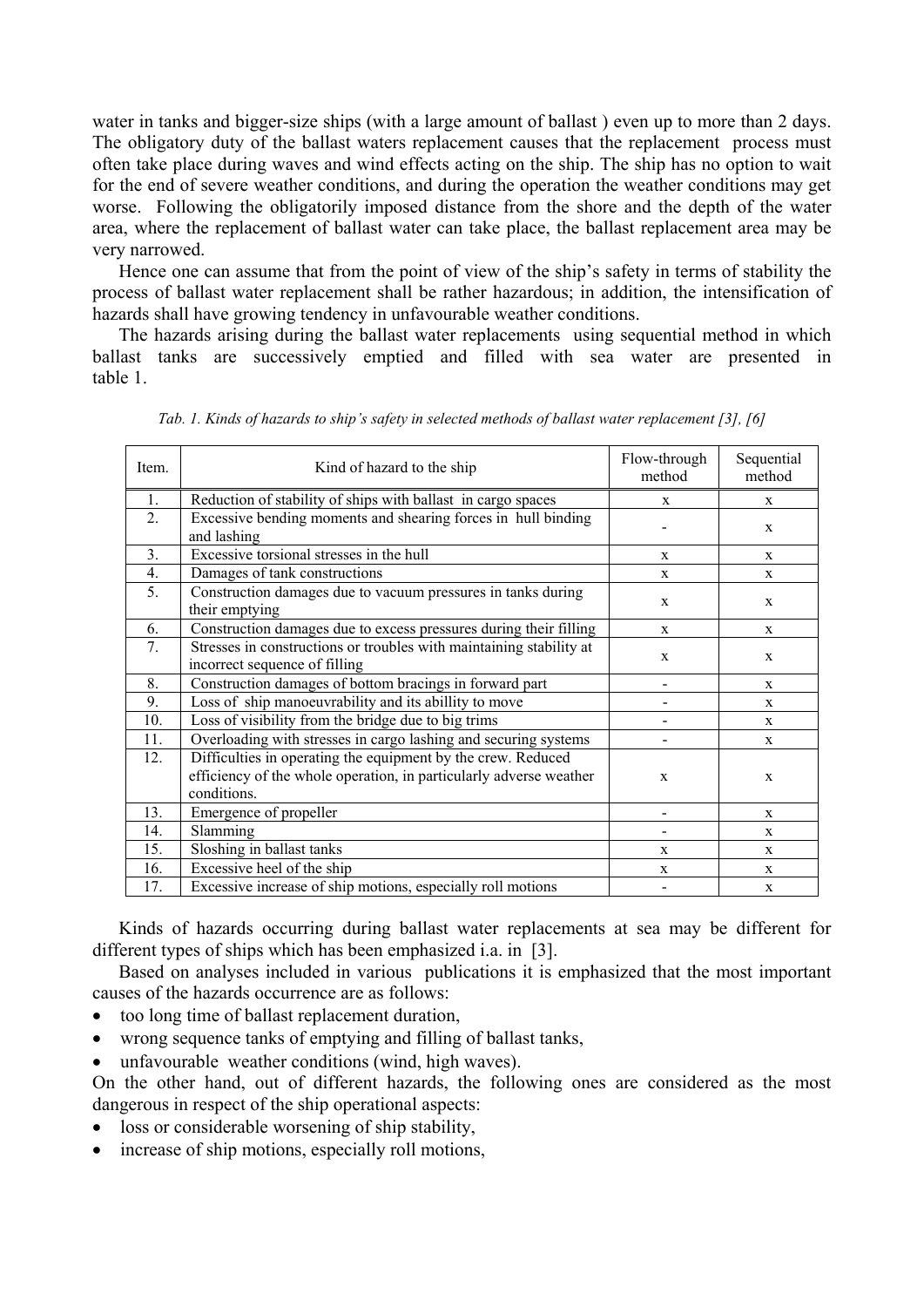- propeller emergence, at insufficient stern draught which causes worsening of propulsion characteristics and manoeuvrability,
- bow emergence which results in slamming occurrence and worsening of visibility from the navigating bridge (occurrence of the so called blind sector before the ship's bow).

For estimating the ship's safety during the operation of replacement of ballasts the following criteria or recommendations are applied:

- − in case of ship stability the criteria included in regulations of the Classification Societies or in provisions of IMO [4],
- − for evaluating the visibility from the navigating bridge– The SOLAS Convention [2],
- − minimum bow draught DnV Rules [8],
- − minimum stern draught being of the value preventing the propeller emergence.

## **4. The ballast system of the m/v , Orla" ship**

The calculation of the hazards to ship's safety during ballast water replacements have been performed for the  $m/v$ . Orla<sup>3</sup> ship, and the relevant parameters are presented in tables 2 and 3. In drg 1 the plan of placing the ballast tanks is presented and in table 4 - parameters of these tanks.

| Name                             |                    | Orla                           |
|----------------------------------|--------------------|--------------------------------|
| Owner                            |                    | PŻM [Polish Steamship Company] |
| Ship type                        |                    | Universal bulk carrier         |
| Rules (classifying authority)    |                    | PRS [Polish Register of Ships] |
| The ship service speed           | $V$ [kn]           | 7,08 (13,77 kn)                |
| Length overall                   | $L_{OA}$ [m]       | 149,4                          |
| Length between perpendiculars    | $L_{\text{pp}}[m]$ | 138,0                          |
| <b>Breadth</b>                   | B[m]               | 23,11                          |
| Side height                      | H[m]               | 12,10                          |
| Draught to summer load waterline | Ts[m]              | 8,55                           |
| Displacement                     | D [T]              | 220150                         |
| Deadweight capacity              | DWT [t]            | 17033                          |

*Tab. 2. Characteristics of the m/v "Orla" ship [1]* 

*Tab. 3. Characteristics of the m/v "Orla" ship ballast system [1]* 

| Total number of ballast tanks           | 14     |
|-----------------------------------------|--------|
| Bottom tanks                            | 14     |
| Max. capacity of bottom tanks $[m^3]$   | 7650,7 |
| Max. volume ballast water $[m^3]$       | 7650,7 |
| Number of ballast pumps                 | 2      |
| Delivery of ballast pump $[m^3/h]$      | 650    |
| Max delivery of ballast pumps $[m^3/h]$ | 1200   |
| Time of ballast removal [h]             | 7,08   |
| Time of ballast filling [h]             | 7,08   |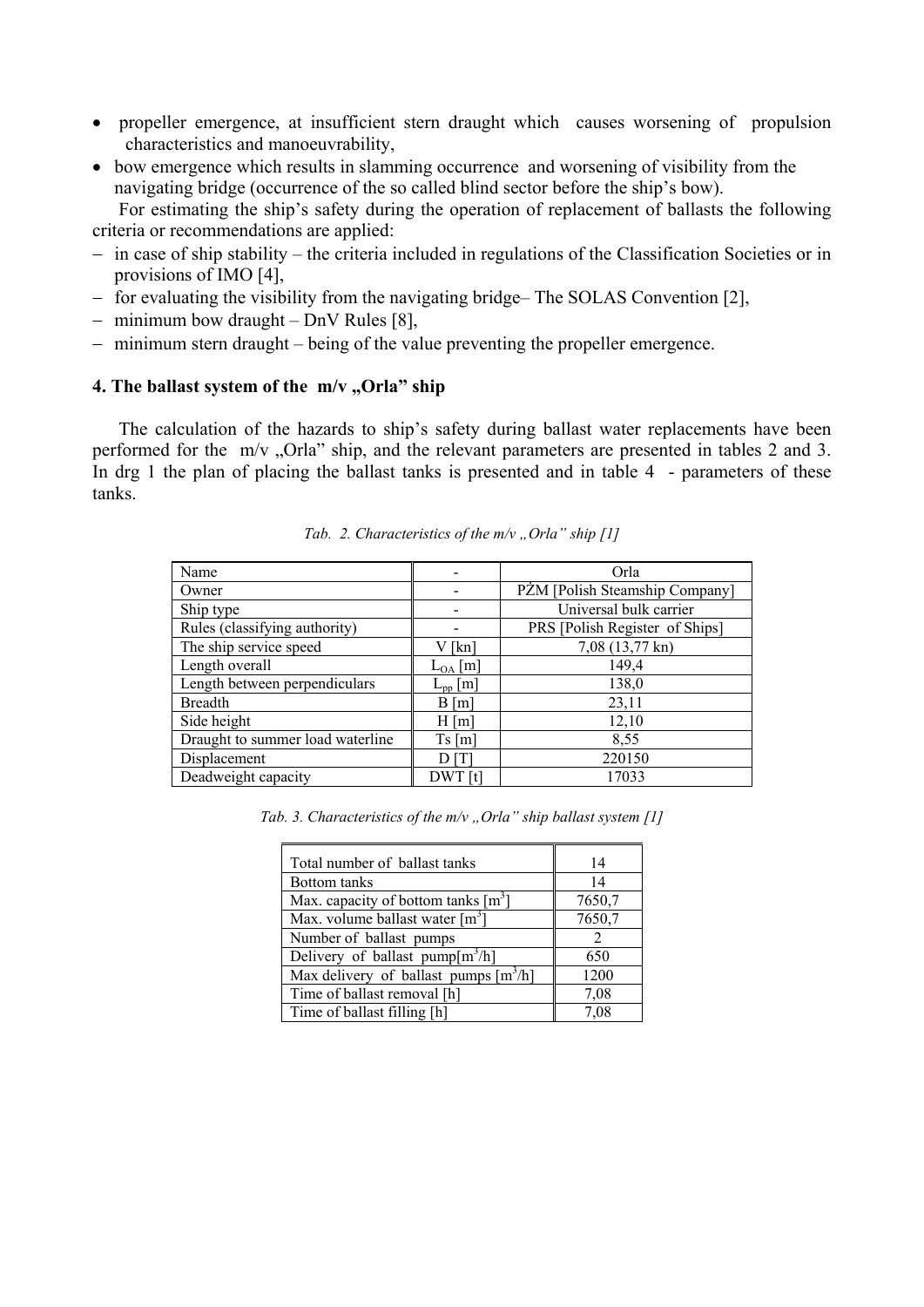

*Drg. 1. Plan of the ballast tanks arrangement on board the m/v "Orla" ship* 

| Tank name         | Number<br>of frame<br>$[\cdot]$ | Tank<br>capacity<br>$\rm V_Z$<br>$\text{[m}^3\text{]}$ | Water mass<br>in tank<br>$M_{Z}$<br>$[t] % \centering % {\includegraphics[width=0.9\textwidth]{figs-mit} \caption{The figure shows the results of the estimators in the right panel. The left panel shows the results of the parameters in the right panel.} \label{fig:mit} %$ | Coordinates of tank location<br>$XG_Z$ | $ZG_Z$            | Moment of<br>tank surface<br>area<br>MH <sub>z</sub> |                     |
|-------------------|---------------------------------|--------------------------------------------------------|---------------------------------------------------------------------------------------------------------------------------------------------------------------------------------------------------------------------------------------------------------------------------------|----------------------------------------|-------------------|------------------------------------------------------|---------------------|
|                   |                                 |                                                        |                                                                                                                                                                                                                                                                                 | $\lceil m \rceil$                      | $\lceil m \rceil$ | $\lceil m \rceil$                                    | $\lceil m^4 \rceil$ |
| Forepeak          | 173-187                         | 674                                                    | 690,85                                                                                                                                                                                                                                                                          | 133,34                                 | 7,33              | $\theta$                                             | 1618                |
| Tank nr 1 PB      | 141-173                         | 901                                                    | 923,53                                                                                                                                                                                                                                                                          | 117,64                                 | 5,47              | 7,21                                                 | 1728                |
| Tank nr 2 LB      | 141-173                         | 901                                                    | 923,53                                                                                                                                                                                                                                                                          | 117,64                                 | 5,47              | $-7,21$                                              | 1728                |
| Tank nr 3 PB      | 126-141                         | 422,4                                                  | 432,96                                                                                                                                                                                                                                                                          | 98,38                                  | 4,32              | 8,63                                                 | 1146                |
| Tank nr 4 LB      | 126-141                         | 422,4                                                  | 432,96                                                                                                                                                                                                                                                                          | 98,38                                  | 4,32              | $-8,63$                                              | 1146                |
| Tank nr 5 PB      | 110-126                         | 452,3                                                  | 463,6                                                                                                                                                                                                                                                                           | 86,0                                   | 4,31              | 8,64                                                 | 1240                |
| Tank nr 6 LB      | 110-126                         | 452,3                                                  | 463,6                                                                                                                                                                                                                                                                           | 86,0                                   | 4,31              | $-8,64$                                              | 1240                |
| Tank nr 7 PB      | 78-110                          | 838,4                                                  | 855,26                                                                                                                                                                                                                                                                          | 67,69                                  | 4,11              | 8,49                                                 | 2480                |
| Tank Tank nr 8 LB | 78-110                          | 838,4                                                  | 855,26                                                                                                                                                                                                                                                                          | 67,69                                  | 4,11              | $-8,49$                                              | 2480                |
| Tank nr 9 PB      | 63-78                           | 418,6                                                  | 429,06                                                                                                                                                                                                                                                                          | 48,04                                  | 4,35              | 8,61                                                 | 1108                |
| Tank nr 10 LB     | 63-78                           | 418,6                                                  | 429,06                                                                                                                                                                                                                                                                          | 48,04                                  | 4,35              | $-8,61$                                              | 1108                |
| Tank nr 11 PB     | $47 - 63$                       | 399,4                                                  | 409,3                                                                                                                                                                                                                                                                           | 35,79                                  | 4,66              | 8,35                                                 | 800                 |
| Tank ik nr 12 LB  | $47 - 63$                       | 399,4                                                  | 409,3                                                                                                                                                                                                                                                                           | 35,79                                  | 4,66              | $-8,35$                                              | 800                 |
| After-peak        | $8 - 19$                        | 110,7                                                  | 113,46                                                                                                                                                                                                                                                                          | 4,14                                   | 6,88              | 0,4                                                  | 435                 |
| <b>Total</b>      |                                 | 7650,7                                                 | 7841,3                                                                                                                                                                                                                                                                          | 84,4                                   | 4,88              | 0,01                                                 |                     |

*Tab. 4. Ballast tanks included in the ballast system of the m/v "Orla"ship [1]*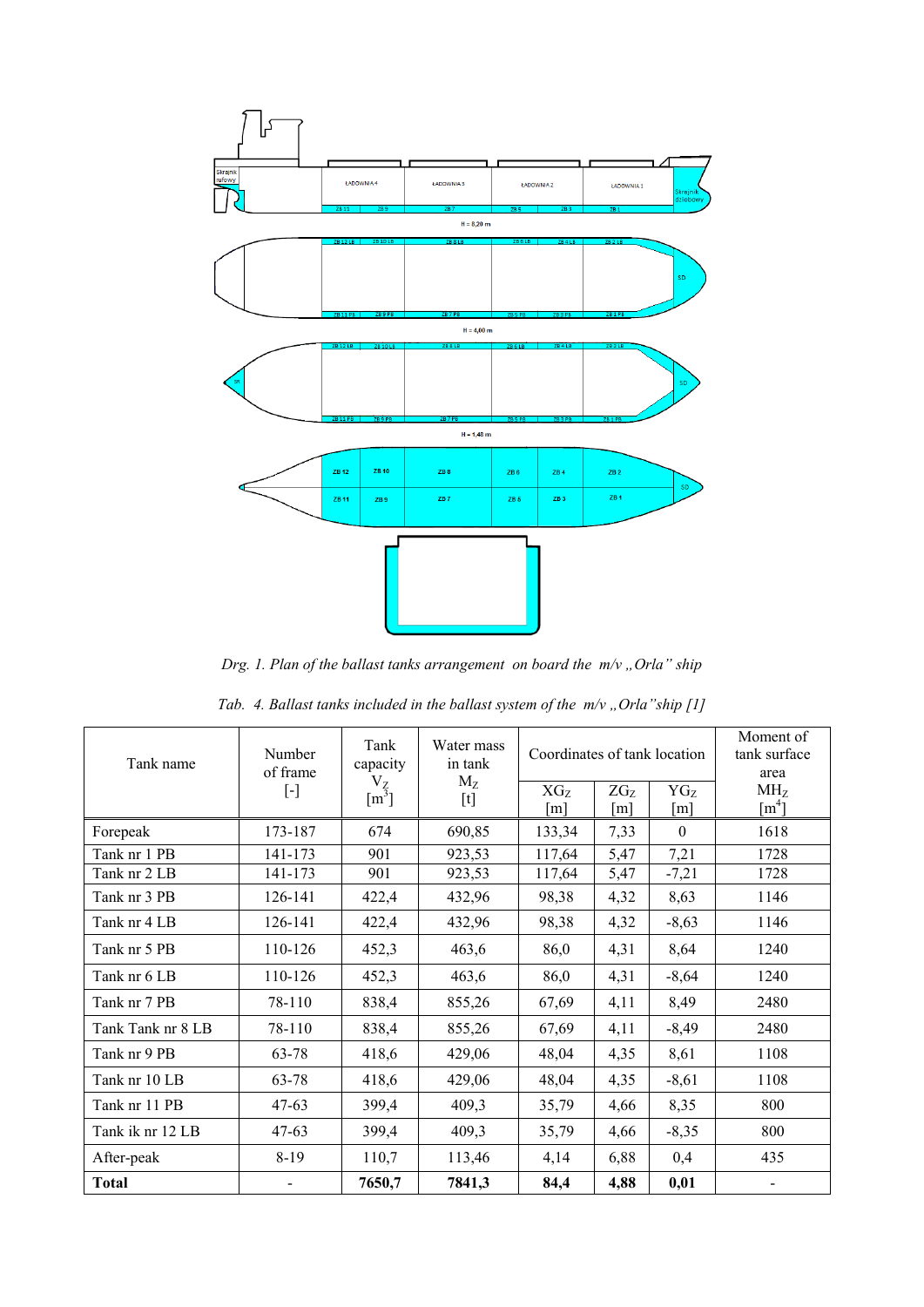### **5. Impact of ballast replacement on the ship service parameters on calm water**

Calculations of the ship's safety hazard occurring during replacement of ballasts were carried out for the sequence of emptying and filling of ballast tanks applied on board the ship – table 5.

| Replacement<br>step | Operation name                                  | Ballast<br>weight<br>$[t] % \centering % {\includegraphics[width=0.9\textwidth]{figs-mit} \caption{The figure shows the results of the estimators in the right panel. The left panel shows the results of the parameters in the right panel.} \label{fig:mit} %$ | Replaced<br>ballast<br>$[t] % \centering % {\includegraphics[width=0.9\textwidth]{figs-mit} \caption{The figure shows the results of the estimators in the right panel. The left panel shows the results of the parameters in the right panel.} \label{fig:mit} %$ | Replacement<br>time<br>$[h] \centering \includegraphics[width=0.8\textwidth]{Figures/PD1.png} \caption{The 3D (black) model for a different region of the parameter $\Omega$.} \label{fig:1}$ |
|---------------------|-------------------------------------------------|------------------------------------------------------------------------------------------------------------------------------------------------------------------------------------------------------------------------------------------------------------------|--------------------------------------------------------------------------------------------------------------------------------------------------------------------------------------------------------------------------------------------------------------------|-----------------------------------------------------------------------------------------------------------------------------------------------------------------------------------------------|
| $\theta$            | Initial condition – ship in ballast             | 7841,9                                                                                                                                                                                                                                                           | $\Omega$                                                                                                                                                                                                                                                           | 0 <sup>h</sup> 0 <sup>m</sup>                                                                                                                                                                 |
|                     | Emptying, tanks nos: 7, 8, forepeak, after-peak | 5318,8                                                                                                                                                                                                                                                           | 2523,1                                                                                                                                                                                                                                                             | $2^{\rm h}20^{\rm m}$                                                                                                                                                                         |
| $\overline{2}$      | Filling, tanks nos: 7, 8, forepeak, after-peak  | 7941,9                                                                                                                                                                                                                                                           | $\Omega$                                                                                                                                                                                                                                                           | $2^{\rm h}10^{\rm m}$                                                                                                                                                                         |
| 3                   | Emptying, tanks nos: $: 1, 2, 11, 12$           | 5173,5                                                                                                                                                                                                                                                           | 2668,4                                                                                                                                                                                                                                                             | $2^{h}30^{m}$                                                                                                                                                                                 |
| 4                   | Filling, tanks nos: 1, 2, 11, 12                | 7941,9                                                                                                                                                                                                                                                           | $\theta$                                                                                                                                                                                                                                                           | $2^{\rm h}15^{\rm m}$                                                                                                                                                                         |
| 5                   | Emptying, tanks nos: 3 i 4                      | 6976,9                                                                                                                                                                                                                                                           | 865                                                                                                                                                                                                                                                                | $0^{\rm h} 50^{\rm m}$                                                                                                                                                                        |
| 6                   | Filling, tanks nos: 3 i 4                       | 7941,9                                                                                                                                                                                                                                                           | $\Omega$                                                                                                                                                                                                                                                           | $0^{\rm h}45^{\rm m}$                                                                                                                                                                         |
|                     | Emptying, tanks nos: 5 i 6                      | 6914,7                                                                                                                                                                                                                                                           | 927,2                                                                                                                                                                                                                                                              | $0^{\rm h}$ 55 <sup>m</sup>                                                                                                                                                                   |
| 8                   | Filling, tanks nos: 5 i 6                       | 7941,9                                                                                                                                                                                                                                                           | $\theta$                                                                                                                                                                                                                                                           | $0^{\rm h} 50^{\rm m}$                                                                                                                                                                        |
| 9                   | Emptying, tanks nos: 9 i 10                     | 6983,7                                                                                                                                                                                                                                                           | 858,2                                                                                                                                                                                                                                                              | $0^{\rm h} 50^{\rm m}$                                                                                                                                                                        |
| 10                  | Filling, tanks nos: 9 i 10                      | 7941.9                                                                                                                                                                                                                                                           | $\theta$                                                                                                                                                                                                                                                           | $0^{\rm h}45^{\rm m}$                                                                                                                                                                         |
|                     |                                                 |                                                                                                                                                                                                                                                                  |                                                                                                                                                                                                                                                                    | $14^{\rm h}10^{\rm m}$                                                                                                                                                                        |

*Tab. 5. The sequence of emptying and filling of ballast tanks in the sequential method for the m/v* "Orla"ship  $[7]$ 

The calculated ship service parameters during the emptying and filling of ballast tanks are presented in table 6 and in drgs  $2 \div 6$ . In the drawings also the criterial values are shown on the basis of which one can estimate in which stage (replacement step) specific hazards arise.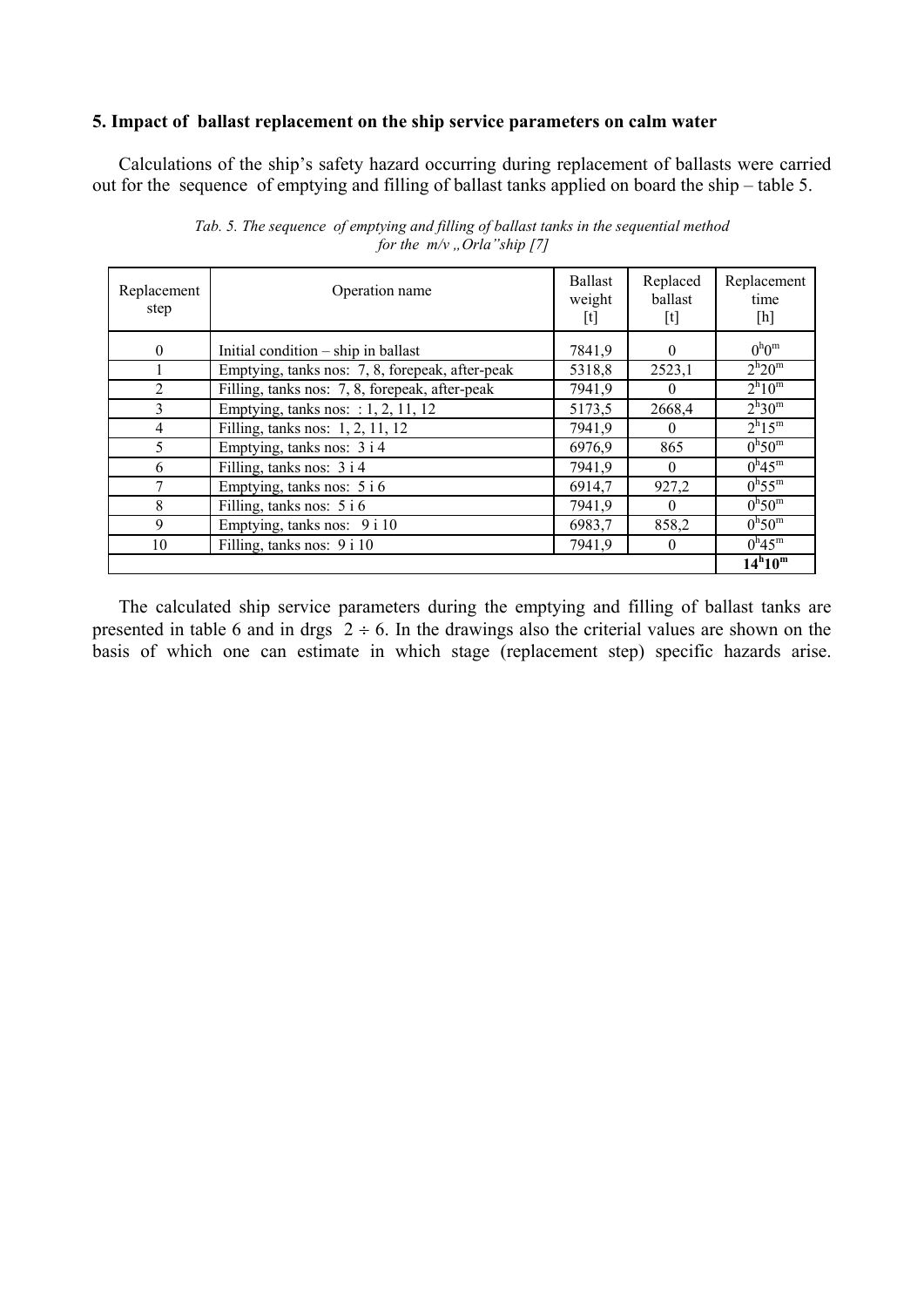| Step         |         |             | $\mathbf{S}$ | Īд   | Ť<br>$\blacksquare$ | BM     | <b>SF</b> | Propeller   | Propeller | <b>GM</b>         | <b>KG</b>         | KM    | GZ max      | <b>GZ</b> Range | $\Delta GM$ |
|--------------|---------|-------------|--------------|------|---------------------|--------|-----------|-------------|-----------|-------------------|-------------------|-------|-------------|-----------------|-------------|
|              | T]      | $[{\rm m}]$ | m            | [m]  | $[{\rm m}]$         | $[\%]$ | [%]       | immersion   | draught   | $\lceil m \rceil$ | $\lceil m \rceil$ | [m]   | $[{\rm m}]$ |                 | [m]         |
|              |         |             |              |      |                     |        |           | draught     | $[\%]$    |                   |                   |       |             |                 |             |
|              |         |             |              |      |                     |        |           | [m] < 456,7 |           |                   |                   |       |             |                 |             |
| $\theta$     | 13961,6 | $-0,96$     | 5,57         | 6,06 | 5,09                | 70     | 27        | 147,39      | 106,7     | 3,77              | 6,49              | 10,32 | 2,86        | > 60            | 0,06        |
|              | 11438,5 | $-2,35$     | 4,65         | 5,83 | 3,48                | 79     | 28        | 187,78      | 102,2     | 4,32              | 6,8               | 11,19 | 2,85        | > 60            | 0,07        |
| $\bigcap$    | 3961,6  | $-0,96$     | 5,57         | 6,06 | 5,09                | 70     | 27        | 147,39      | 106,7     | 3,77              | 6,49              | 10,32 | 2,86        | > 60            | 0,06        |
|              | 1293,2  | $-3,68$     | 4,63         | 6,47 | 2,79                | 50     | 27        | 222,15      | 113,0     | 4,39              | 6,79              | 11,29 | 2,87        | > 60            | 0,07        |
| 4            | 3961,6  | $-0,96$     | 5,57         | 6,06 | 5,09                | 70     | 27        | 147,39      | 106,7     | 3,77              | 6,49              | 10,32 | 2,86        | > 60            | 0,06        |
|              | 3096,6  | $-2,07$     | 5,27         | 6,30 | 4,24                | 70     | 30        | 172,35      | 110,6     | 3,86              | 6,64              | 10,55 | 2,81        | > 60            | 0,06        |
| <sub>0</sub> | 3961.6  | $-0,96$     | 5,57         | 6,06 | 5,09                | 70     | 27        | 147,39      | 106,7     | 3,77              | 6,49              | 10,32 | 2,86        | > 60            | 0,06        |
|              | 3034,3  | $-1,61$     | 5,24         | 6,04 | 4,44                | 79     | 28        | 163,53      | 106,1     | 3,86              | 6,65              | 10,57 | 2,91        | >60             | 0,06        |
| 8            | 3961,6  | $-0,96$     | 5,57         | 6,06 | 5,09                | 70     | 27        | 147,39      | 106,7     | 3,77              | 6,49              | 10,32 | 2,86        | >60             | 0,06        |
| q            | 3103,4  | $-0,04$     | 5,24         | 5,26 | 5,22                | 76     | 33        | 163,60      | 92,9      | 3,86              | 6,63              | 10,55 | 2,81        | > 60            | 0,06        |
| 10           | 3961,6  | $-0,96$     | 5,57         | 6,06 | 5,09                | 70     | 27        | 147,39      | 106,7     | 3,77              | 6,49              | 10,32 | 2,86        | > 60            | 0,06        |

*Tab. 6. The service and stability parameters of the m/v "Orla ship during the emptying and filling of ballast tanks in particular replacement steps* [7]

where:

- 
- 
- 
- T
- $T_A$  draught at after perpendicular,<br>  $T_F$  draught at forward perpendicular,<br>  $T_F$  draught at forward perpendicular,<br>  $GZ$  maximum value of righting arm,
- $T_F$  draught at forward perpendicular, GZ<br>BM value of bending moment in hull in % of maximum value,
- D ship buoyancy,<br>  $\begin{array}{ccc}\n\text{S} & -\text{value of shearing force in hull in }\% \text{ of maximum value,} \\
\text{C} & -\text{ship trim,} \\
\text{T}_\text{S} & -\text{average draght,} \\
\text{C} & \text{size of of the other of the thin.} \\
\end{array}$ 
	-
	- KG rise of of the centre of gravity of the ship,<br>KM rise of the metacentre,
	-
	-
	- ∆GM correction for free surface areas of liquid .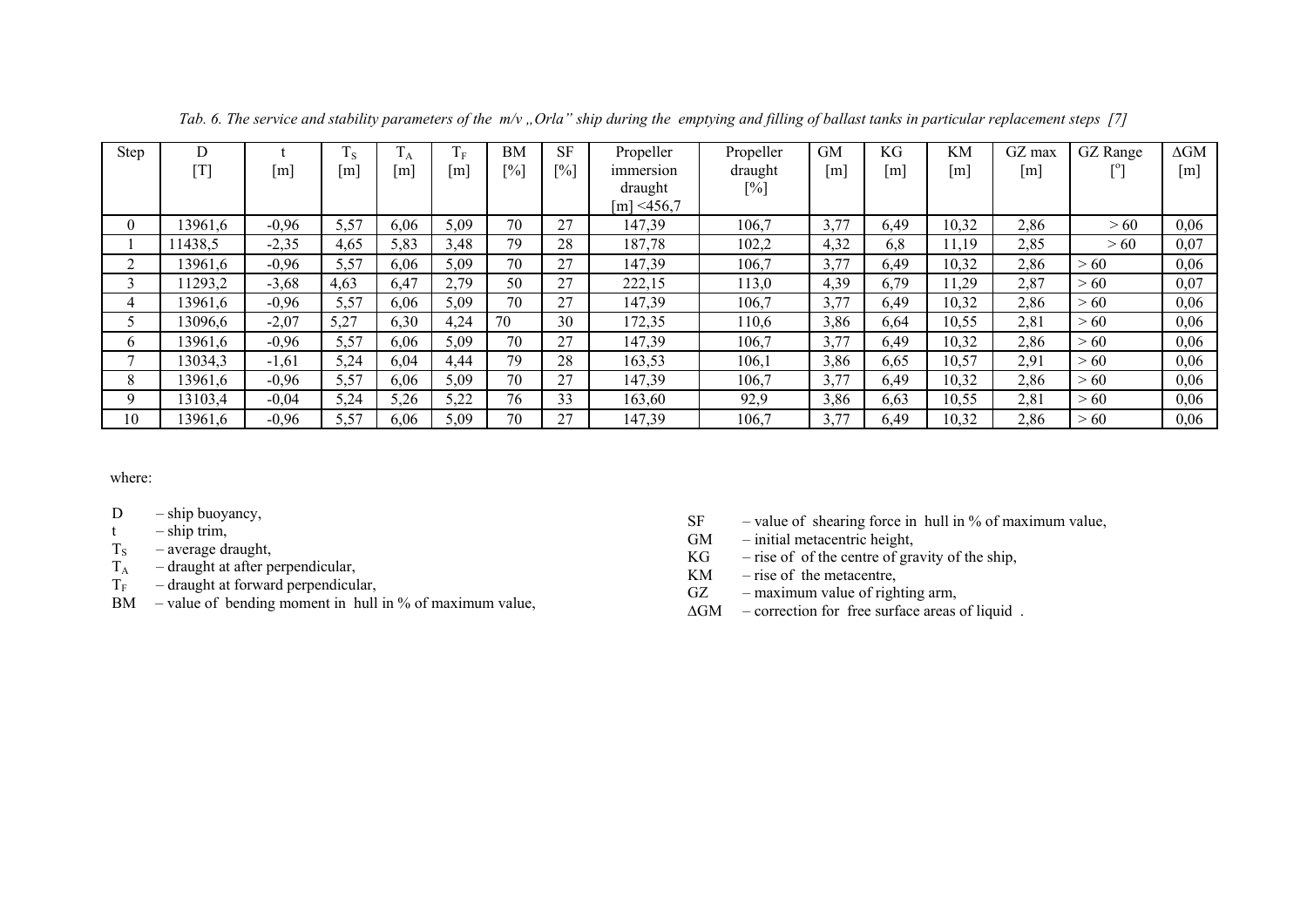

*Drg. 2. Change of the m/v "Orla" ship draughts during the ballast water replacements* 

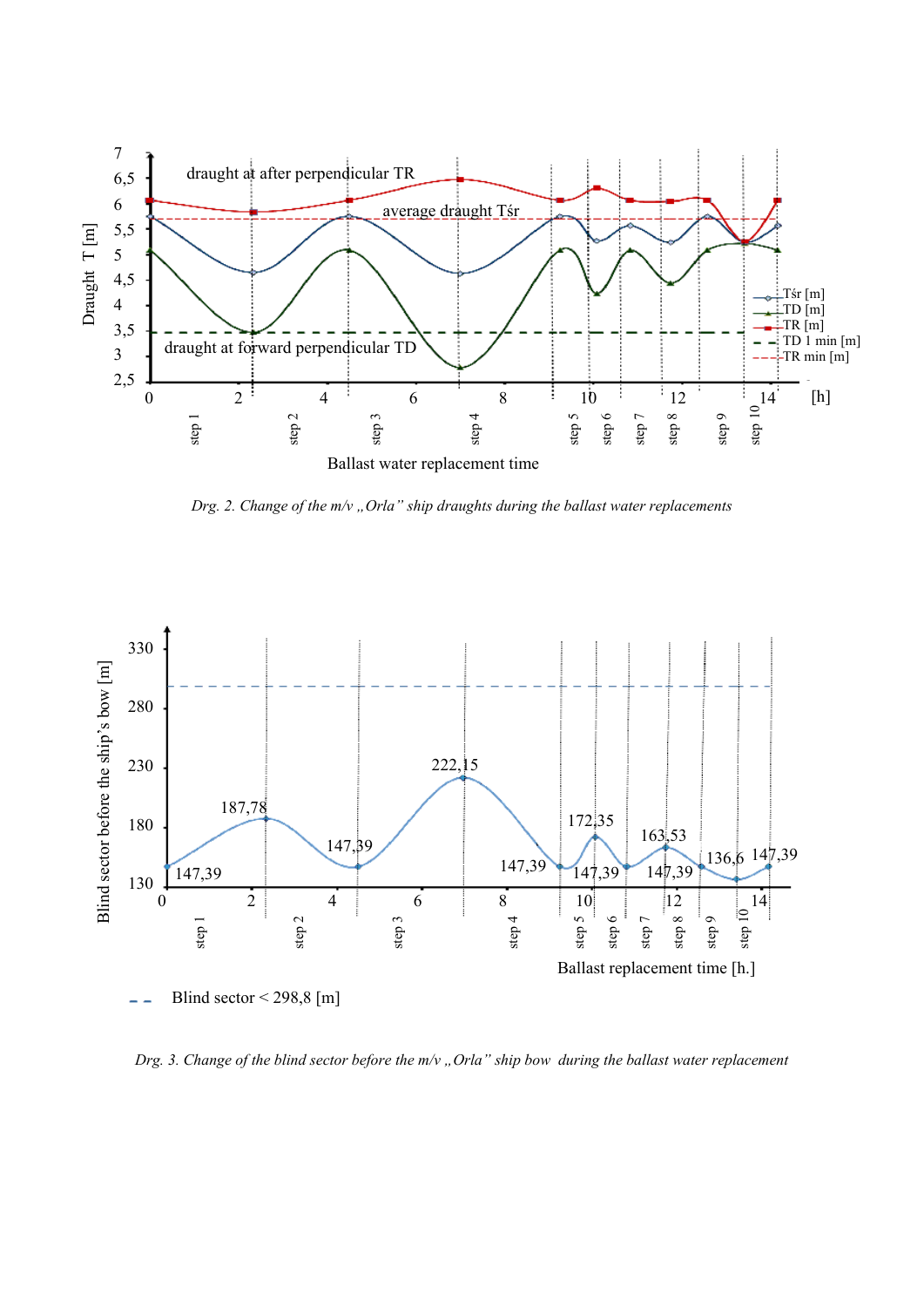

*Drg. 4. Change of the initial metacentric height of the m/v "Orla" ship during the ballast water replacements* 



*Drg. 5. Curve of righting moment lever of the m/v "Orla" ship for selected stages of the ballast water replacements*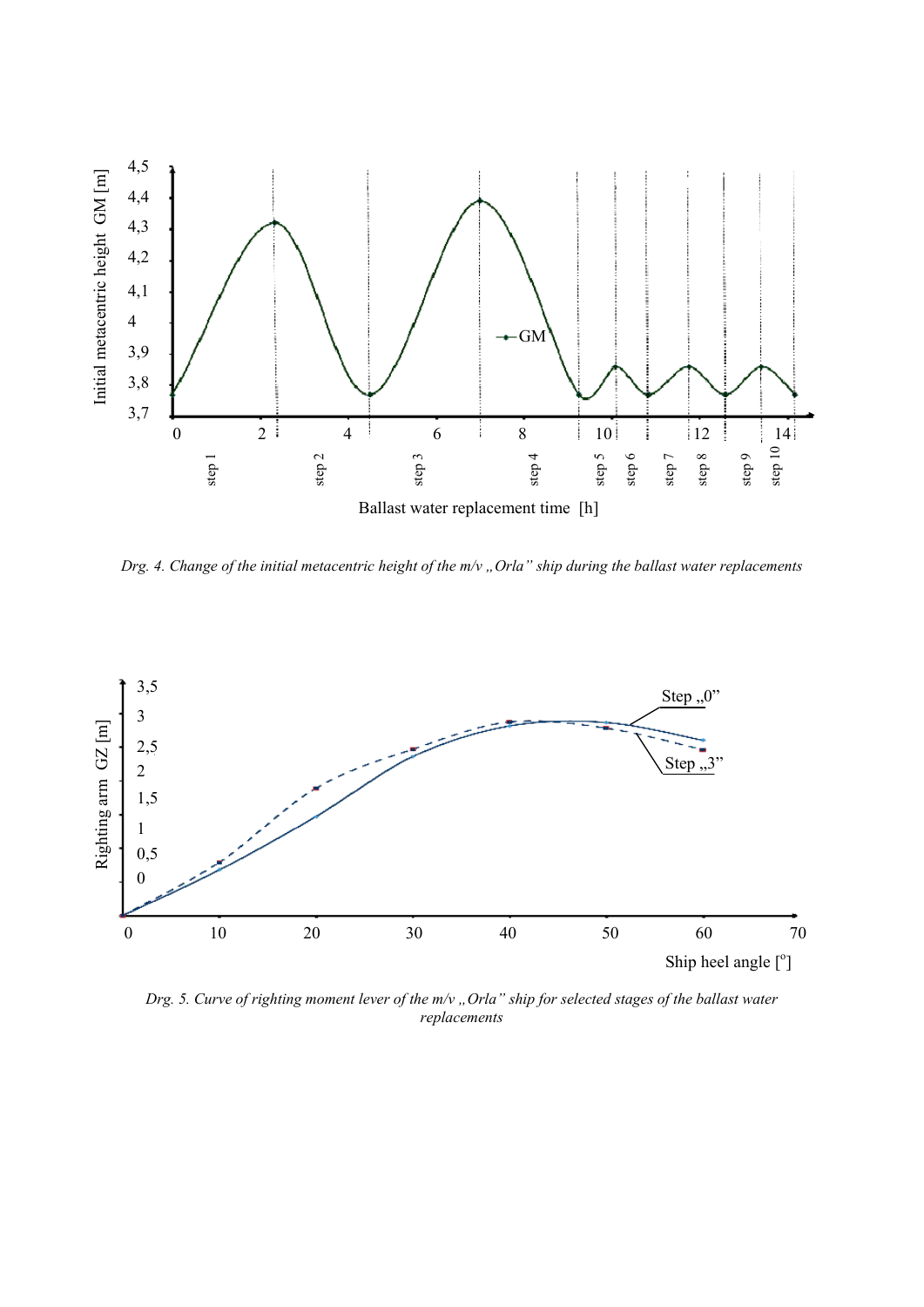

*Drg. 6. Diagram of maximum values of the shearing forces and bending moments in the ship hull initial during the ballast water replacements – the m/v "Orla" ship* 

### **6. Evaluation of the ship's safety during replacement of ballasts on calm water**

On the basis of the obtained calculation results it was found out that:

- − the bow and stern draught is minimum, it is exceeded in the middle and final stages of ballast replacement, which during the ship navigation on waves shall result in slamming and the propeller emergence,
- − the initial transverse metacentric height is very high,
- − the range of curves of statical stability is very good.

### **General conclusions**

The Plan of Ballast Replacement prepared and used on board the ship does not guarantee full safety even on calm water*.*

As regards the ship's safety in respect of stability it does not occur on calm water. For the ship the emptying of the ballast tanks does not cause worsening of the curves of statical stability or reduction of the initial metacentric height – it is quite the other way round, during the emptying of the ballast tanks the initial metacentric height rises. However, the initial metacentric height being too high is not a good solution, either, because on waves the ship has low [small] period of motions – it becomes too "rigid". Fracement at which wind wind wind wind the ballast water replacement time [h]<br>
Drg. 6. Diagram of maximum values of the shearing forces and bend<br>
the ballast water replacements – the<br>
6. **Evaluation of the ship's safety d** 

The performed analysis of changes in selected ship service parameters has proved that replacement of ballasts on calm water is a difficult procedure being hazardous to the ship. The level of ship's safety gets changed with the change of the service parameters values in relation to criterial values.

In the next article there shall be conducted the ship safety analysis during ballast